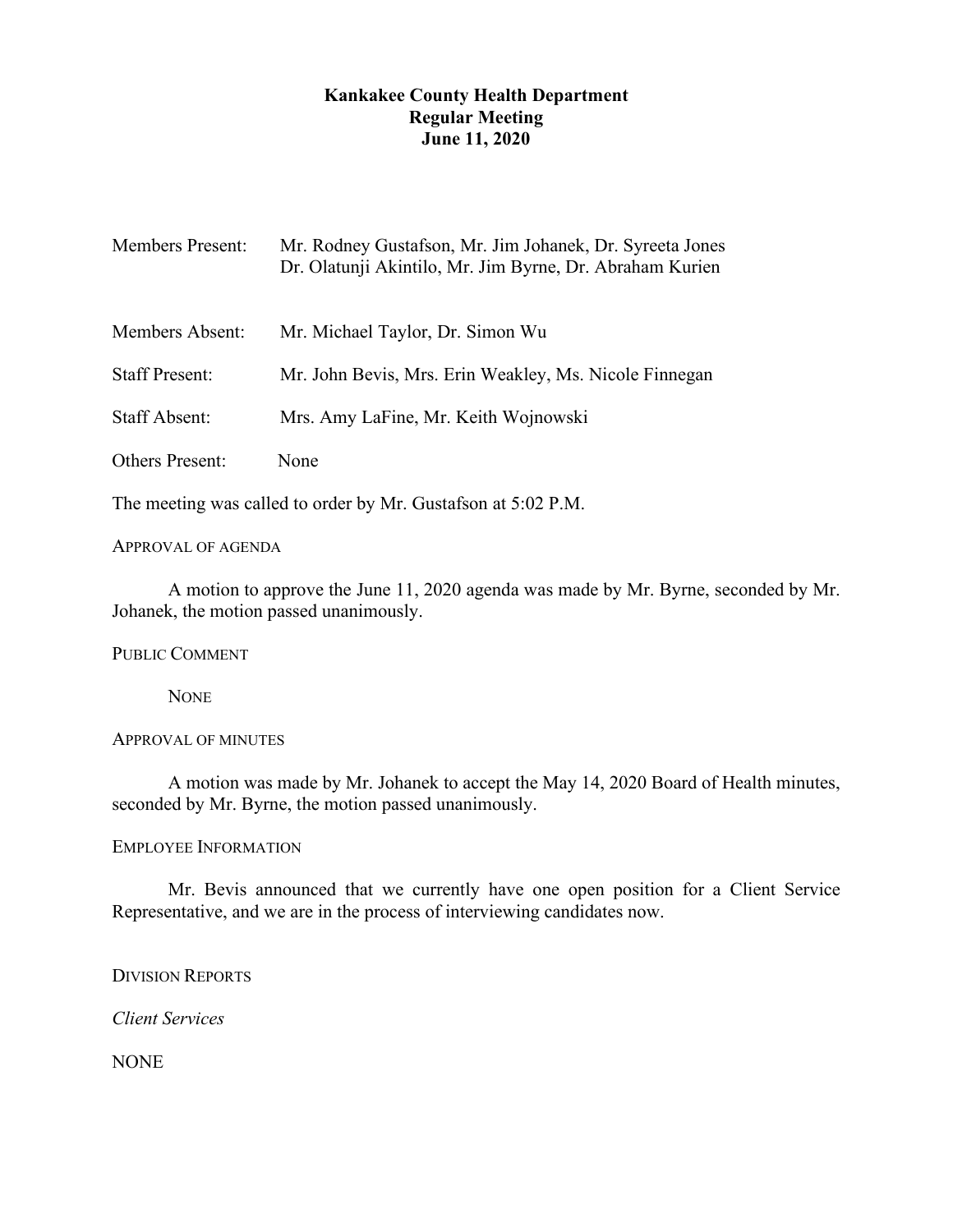# *Environmental Health*  **NONE**

#### ADMINISTRATIVE REPORTS

#### *Financial Status*

Mrs. Weakley updated the Board on May 2020 financials, indicating that we received quite a bit of grant revenues from the Covid Crisis Grant, as well as some Case Management and PHEP Grant money. We are still waiting on \$414, 631.49 in outstanding Grant payments as well as property taxes. We are currently at 31.44% for revenues and 46.12% for expenses, and we should be at 50% for the year. Our cash on hand is at \$2,294,586.16. Mr. Byrne made a motion to approve May 2020 financials, seconded by Dr. Kurien, the motion passed unanimously.

#### OLD BUSINESS

Mr. Bevis announced that at our last meeting, we were at 874 cases of COVID-19. We are currently at 1,220 cases of COVID-19 with 60 deaths and 661 recoveries. We have had a lot more recoveries than new cases, and the school of thought is that cases may be slowing down. There is talk that the virus could have a second wave in the fall with schools starting up and making the decision to get back together could cause an uptick in cases. This could also be the eye of the storm; we are unsure what will happen next based on holidays and the urge to see family and friends. Most of us are in support of getting people back to work and part of that goal is putting together information for local businesses so that they can get back on track safely. As businesses get ready to reopen, we will continue to try and educate the public on following proper guidelines and put out as much information as possible so that everyone is informed. Mr. Bevis indicated that he has continued to do weekly interviews with the radio as well as counsel city and village officials who are trying to plan for next steps as they make plans to reopen.

Our staff has also been actively involved with educating the public and has really done an amazing job of stepping up to go above and beyond tasks that they have had to do in the past. It is refreshing to see many departments working together, as well as develop a deeper understanding for what their role is at the Health Department. Our staff brought up a great point in our last meeting, indicating that they have formed new relationships by interacting with coworkers through this pandemic that they would never have had the chance to do in the past. Mr. Bevis indicated that he can't say thank-you enough to all of his staff who have stayed late, been available on the weekends, and tirelessly put the health of our community first.

# EXECUTIVE SESSION

Mr. Bevis indicated he would need to go into executive session. Mr. Byrne made a motion to approve executive session, followed by Dr. Kurien, the Board entered executive session at 5:25 P.M.